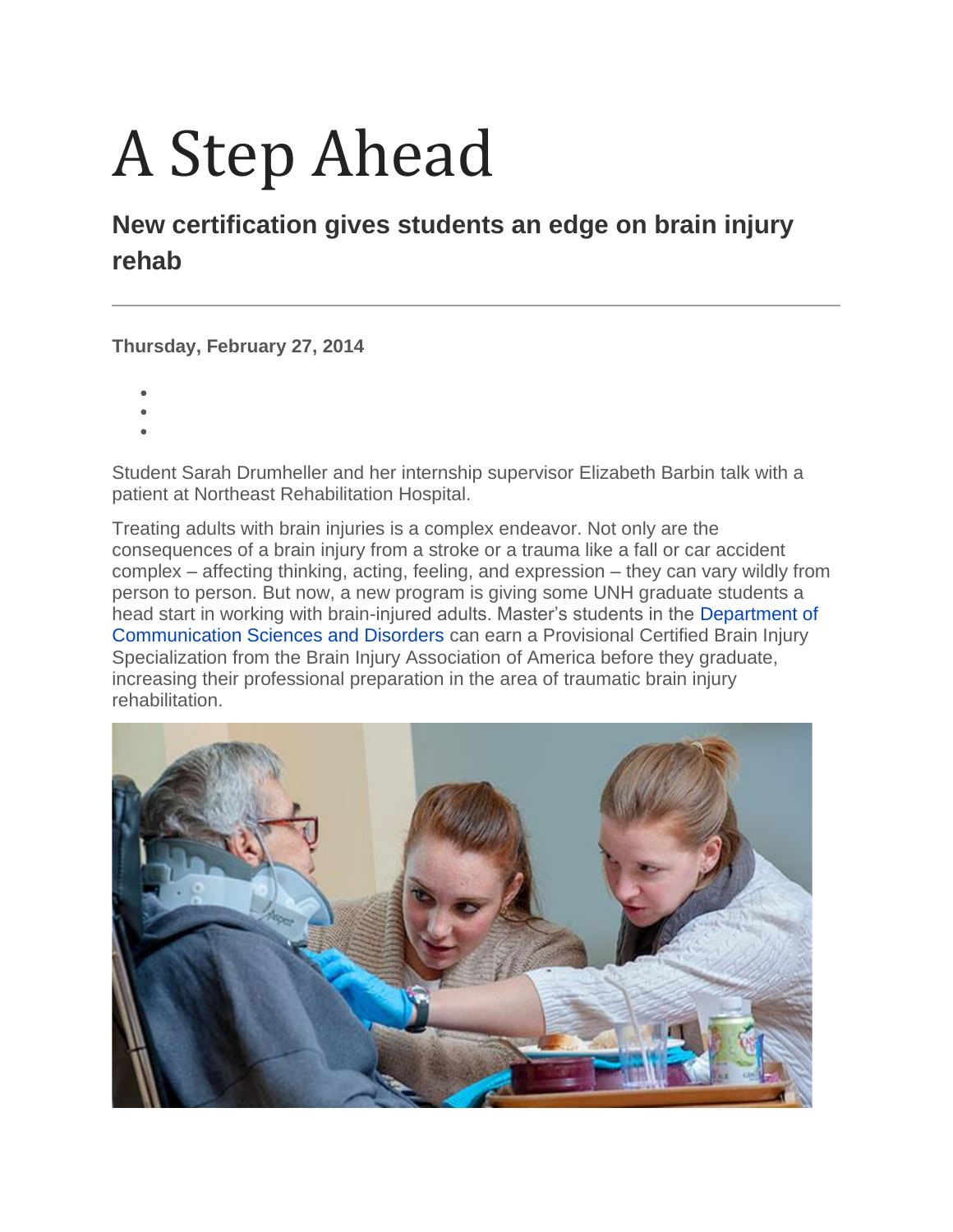STUDENT SARAH DRUMHELLER AND HER INTERNSHIP SUPERVISOR ELIZABETH BARBIN TALK WITH A PATIENT AT NORTHEAST REHABILITATION HOSPITAL.

"We know that brain injury is an important area for rehabilitation. We have this program to help students better prepare to work in the field," says Bryan Ness, assistant professor of communication sciences and disorders, who launched the pilot program at UNH.

Because of the cognitive impairments so often associated with traumatic brain injury, many patients require the services of speech-language therapists. This provisional certification, for which candidates study a required text then take an exam, provides students with more specialized knowledge than their UNH coursework can. Studying for the exam, says Ness, students learn about legislative issues related to brain injuries, for instance, or drug interactions common to those patients.

About half the students majoring in CSD pursue careers in health care, many of them working with adults with brain injuries (the other half work with children). Master's student Sarah Drumheller is one of them: She did her undergraduate studies at UNH in CSD, intending to work with children, but has since decided to pursue a career with brain-injured adults. It's satisfying, she says, helping adults recreate their lives after such a traumatic event.

Drumheller is one of four CSD master's students who achieved the Provisional Certified Brain Injury Specialization last summer. "It's been a really positive experience," she says, and one she anticipates will bring benefits in the job market. "Having a brain injury specialization is being recognized in the field. It's something on my resume that I can point to and say 'I've done this work.'"

Elizabeth Barbin '10G is Drumheller's internship supervisor at [Northeast Rehabilitation](http://www.northeastrehab.com/)  [Hospital at Pease,](http://www.northeastrehab.com/) where the two are working with a young person who suffered a traumatic brain injury, assisting her with skills from swallowing and language to cognition. "In the short time Sarah has been with me it is clear that she is an excellent student. She is a quick learner, she asks insightful clinical questions and has wonderful interpersonal skills," says Barbin. "I expect her readiness has primarily come from her coursework, although the Brain Injury Specialization has likely also assisted with her preparation, particularly for educating patients and their families."

Master's student Taryn Columbe also earned her provisional certification last summer; she's been able to apply her knowledge in her internship at Rockingham County Nursing Home. "Having the understanding of how to approach brain injury patients will help me facilitate the success of patients who have these disorders," she says.

Columbe's internship hours – as well as Drumheller's at Northeast Rehab – will count toward the 500 hours needed to achieve full certification from the Brain Injury Association.

Given the positive feedback from the first cohort of certified students, Ness anticipates that four to five CSD students will seek this certification each year.